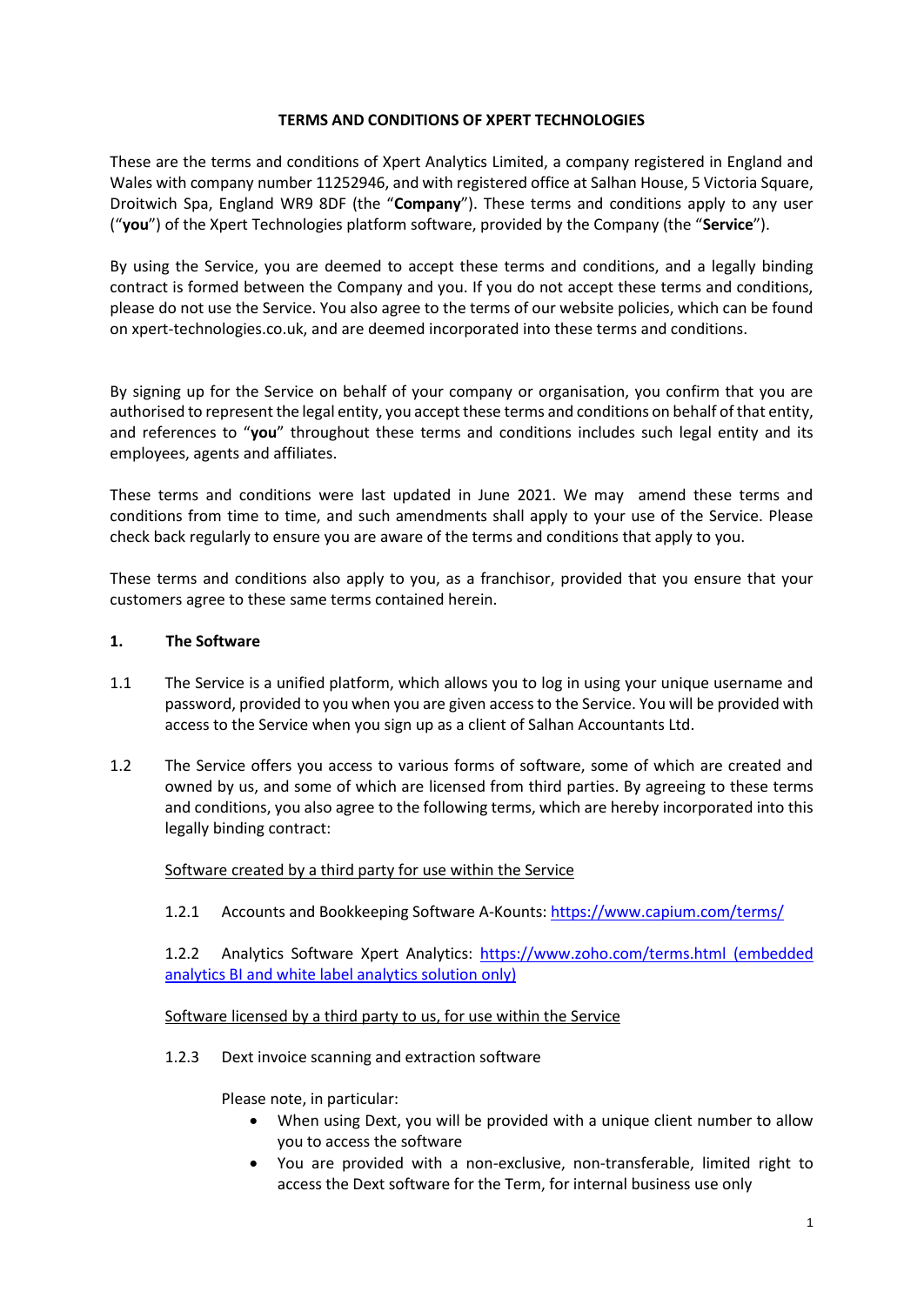- The software is provided to you, 24 hours a day, 7 days a week, although this is not guaranteed
- Planned maintenance is carried out usually between 6am and 10am UK on Saturdays
- Unscheduled maintenance is usually carried out outside business hours, with 3 hours' notice (although not guaranteed)

# Software created and owned by us

- 1.2.4 U-Deliver, based on your terms of engagement with Salhan Accountants Ltd[: https://u](https://u-deliver.co.uk/)[deliver.co.uk/](https://u-deliver.co.uk/)
- 1.2.5 Xpert Leave Management, HR management software: [www.leavemanagement.co.uk](http://www.leavemanagement.co.uk/) (please note that Xpert Leave Management may be licensed to users as a standalone service, outside the scope of these terms and conditions)
- 1.2.6 U-File Upload, file upload system
- 1.2.7 Analytics Software Xpert Analytics (integration of Zoho pre-built analytical capabilities with the Company's API code, using contextual embedding and single sign-on options)
- 1.3 The Company grants to you a non-exclusive, non-transferable, non-sublicensable, royalty-free licence to use the Service, subject to these terms and conditions (the "**Licence**"), and subject to the terms and conditions stated under clause 1.2 above. The Service may be accessed by you via a web browser or other device owned or controlled by you. You understand that certain software as part of the Service, where owned by a third party, may be withdrawn, or their terms may be amended, from time to time, and this is likely to be outside of our control.
- 1.2 You shall use the Service for internal business purposes and, where permitted by the terms of your engagement with Salhan Accountants Ltd, provide access to your own clients. Where you do provide client access, you must ensure that your clients agree to these terms and conditions. You shall remain liable for your clients' use of the Service.
- 1.3 This Licence is not deemed to extend to any other programs or materials of the Company, other than the Service, unless specifically agreed in writing by the Company.
- 1.4 You acknowledge that you are licensed to use the Service only in accordance with these express terms and conditions, and not further or otherwise.
- 1.5 The Company may modify, add or remove functionality of the Service from time to time, without liability to you or any third party.
- 1.6 Where stated in your terms of engagement with Salhan Accountants Ltd, we shall provide the Service to you on a white-label basis. This means that we will provide the Service to you on a non-exclusive basis, branded to your organisation. You hereby provide us with a non-exclusive, non-transferable, royalty-free, worldwide licence to use your branding, trademarks and copyright for the purpose of providing the Service to you as a white-labelled service. Please note that the Dext software cannot be white-labelled to your organisation.

### **2. Licence Term**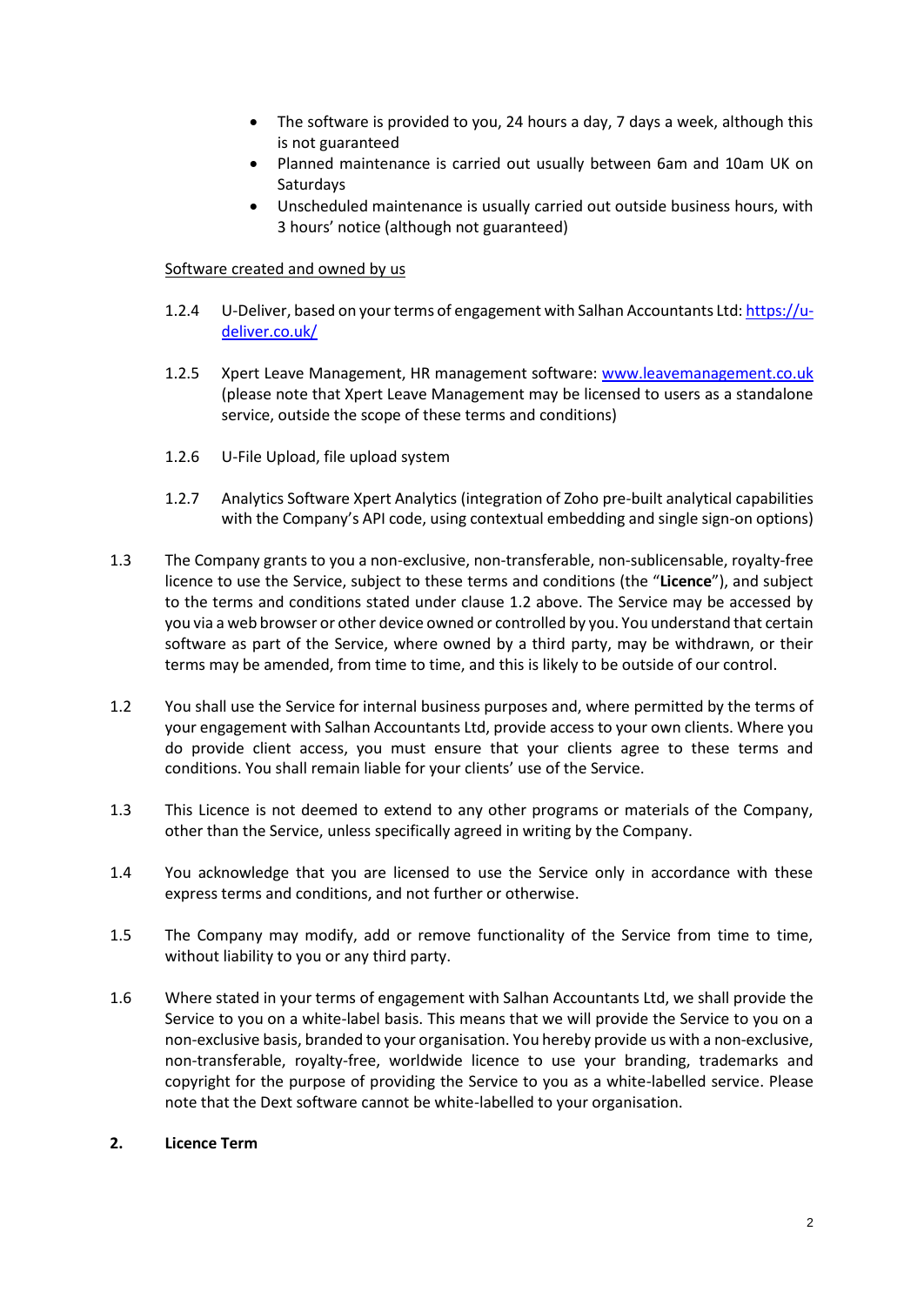- 2.1 The Licence comes into force when you are provided access to the Service, and remains in force during the term of your engagement with Salhan Accountants Ltd (the "**Term**"). At the end of the Term, the Licence shall automatically expire, and you and your customers will no longer have access to the Service.
- 2.2 The Company may suspend your access to the Service (including your customers' access), and terminate the Licence, at any time where you have materially breached these terms and conditions (which includes failing to make payment). Where the Company does so, no refunds will be provided for your services with Salhan Accountants Ltd. If you wish to reconnect the Service at any time, the Company reserves the right to charge a reconnection fee of at least £100.
- 2.4 Where your Licence ends for any reason, you will no longer have access to the information stored on the Service. The Company has no obligation to maintain any of your data following termination, and is permitted to delete it once your Licence ends.

# **3. The Parties' Obligations**

- 3.1 The Company will never provide copies of the Service (including copies of any source code) to you.
- 3.2 You agree to use the Service in compliance with applicable law and regulation.
- 3.3 You will not, and will not allow third parties to:
	- 3.3.1 use the Service to upload, transit or otherwise distribute any unlawful, threatening, defamatory, harassing, fraudulent, obscene, abusive or otherwise objectionable content, or that may contain viruses;
	- 3.3.2 use the Service for fraudulent or inappropriate purposes;
	- 3.3.3 attempt to decipher, decompile, delete, alter or reverse engineer the Service;
	- 3.3.4 duplicate, make derivatives works of, reproduce or exploit the Service, without the Company's written permission;
	- 3.3.5 use the Service to create a similar or competitive service; or
	- 3.3.6 remove or alter any logos, trademarks or copyright notices appearing on the Service.
- 3.4 The Company will provide you with basic support, at no additional charge, via the website for the Service.
- 3.5 The Company uses commercially reasonable endeavours to ensure the Service is available 24 hours a day, 7 days a week, but is not liable for any downtime or where the Service is not available to you. Circumstances may occur that are outside the Company's control (including but not limited to acts of God, floods, fires, earthquakes, pandemics, civil unrest, acts of terror, failure of internet service providers or other third party contractors), and the Company is not responsible for failure to provide the Service in such circumstances.
- 3.6 The Company has implemented, and maintains, safeguards to ensure the protection and security of data that is uploaded to the Service. The Company complies with applicable data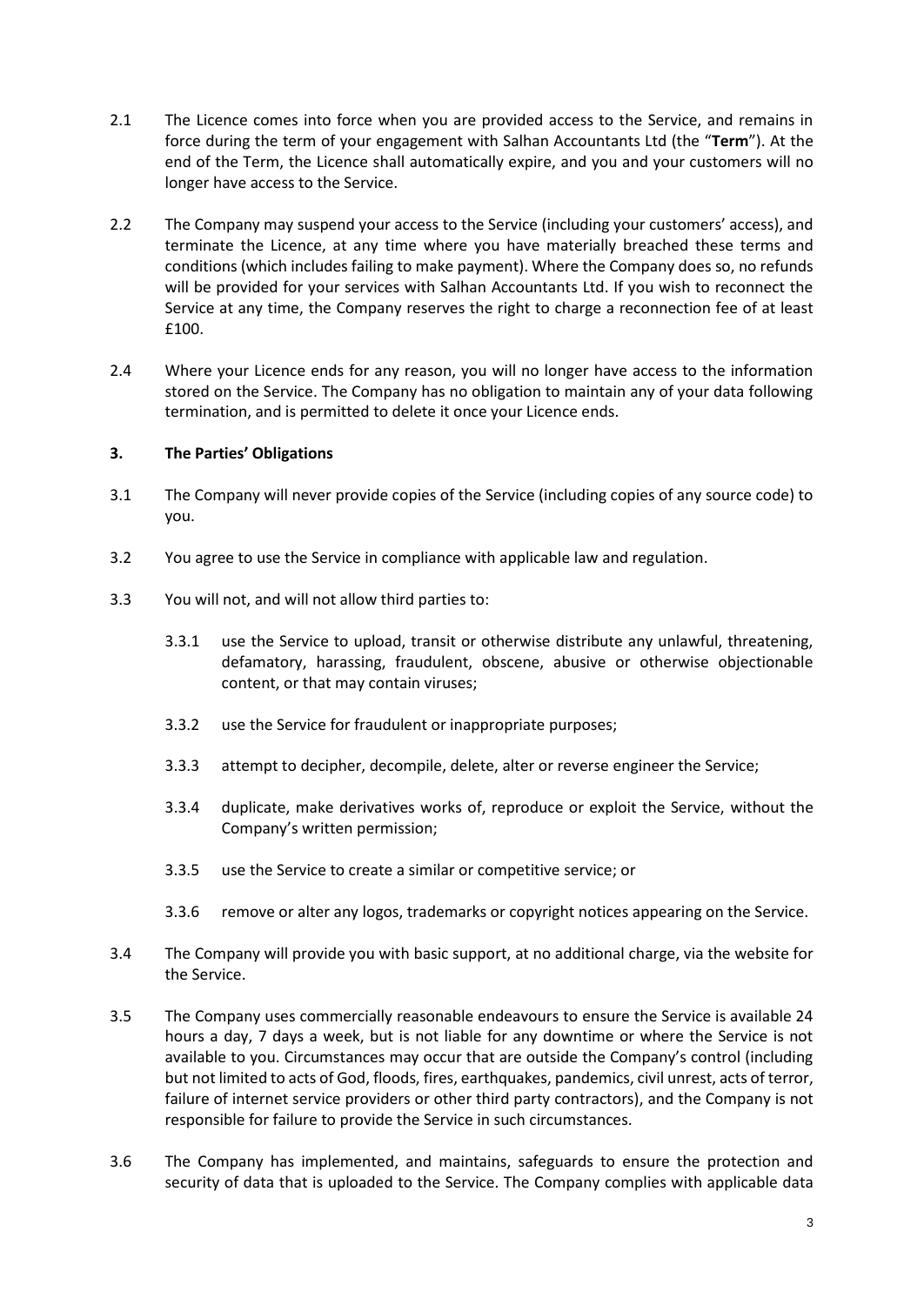protection legislation, including the UK Data Protection Act 2018. For more information on how the Company processes and stores personal data, please see the Company's privacy policy, which can be found here <https://u-deliver.co.uk/privacy-policy/>. The Company's privacy policy is hereby incorporated into these terms and conditions.

- 3.7 You are responsible for the quality, accuracy and completeness of your data. The Company does not verify or evaluate your data, nor does the Company advise you on any employmentrelated matters in any way.
- 3.8 Where your customers access the Service, they will be asked to consent to the terms of our privacy policy before proceeding to use the Service.

# **4. Intellectual Property Rights**

- 4.1 The Company retains all right, title and interest in and to the Service, including the intellectual property rights therein (including its source code).
- 4.2 The Company may collect, use and disclose your transactional and performance data related to your use of the Service, provided this does not include personal data or business sensitive data, and does not reveal your identity.
- 4.3 You retain all right, title and interest in the data you upload to the Service.

# **5. Publicity**

5.1 The Company may disclose your name as a customer of the Service in its marketing materials, unless you have requested that the Company does not do so.

### **6. Warranties and Liability**

- 6.1 The Company represents and warrants that:
	- 6.1.1 the Service will perform substantially in accordance with the specifications provided by the Company;
	- 6.1.2 the Service will comply with applicable data protection legislation; and
	- 6.1.3 the Company will adhere to its privacy policy regarding your personal data.
- 6.2 The Company disclaims all other warranties, express or implied, including implied warranties or merchantability or fitness for a particular purpose, with respect to the Service. The Company does not warrant that the Service will be uninterrupted or error-free.
- 6.3 Neither you nor the Company will be liable for any indirect, special or consequential loss arising under these terms and conditions.
- 6.4 The Company's liability arising under, or in relation to, these terms and conditions shall be limited to the total fees paid by you to Salhan Accountants Ltd.
- 6.5 You agree to indemnify and hold harmless the Company against any costs, damages, expenses, losses and other liabilities incurred as a result of a third party action, claim, demand, proceeding or suit where this arises from or in connection with your use of the Service in